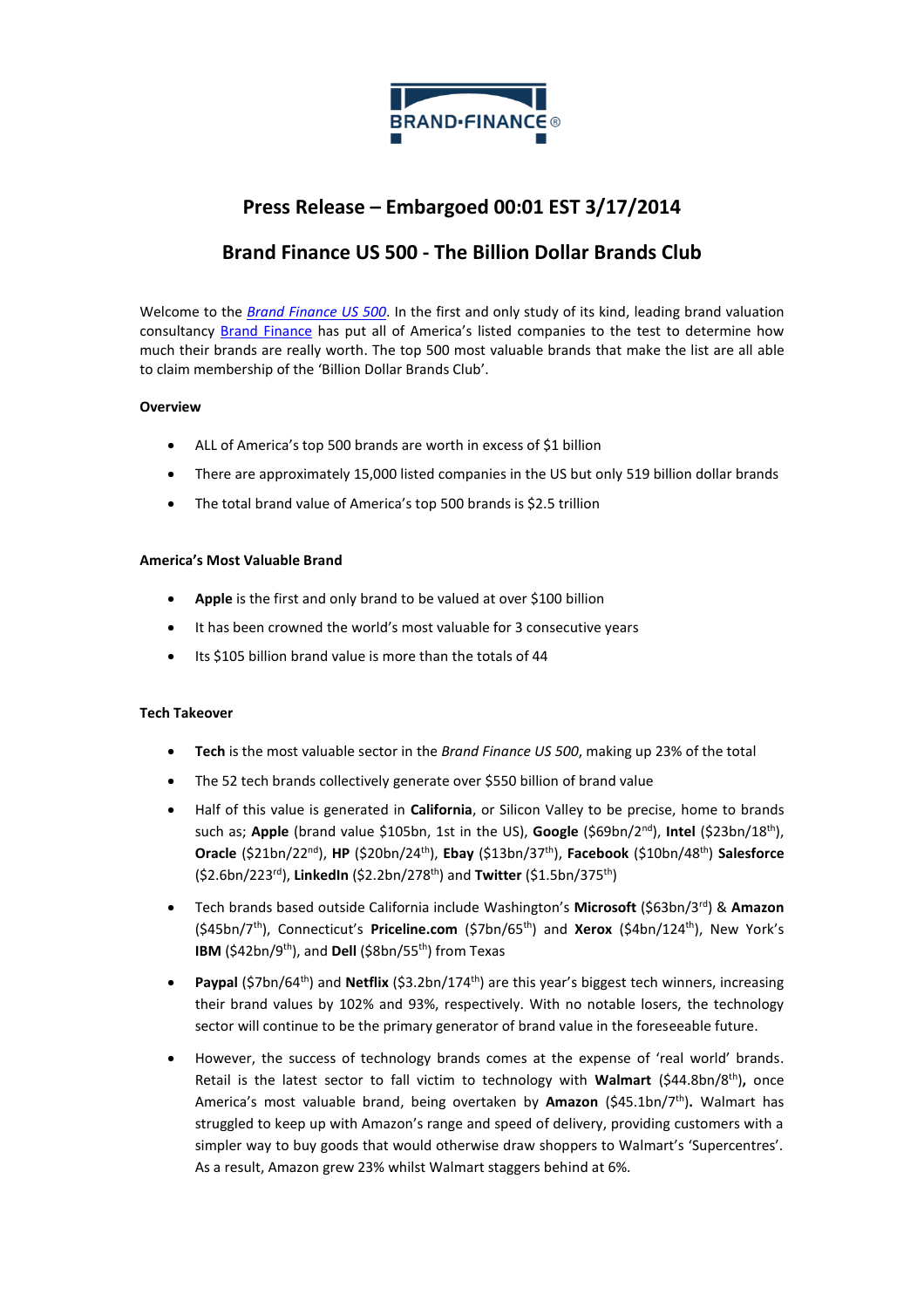

### **California and New York Dominate the 'Brandscape'**

- **California**'s Silicon Valley and **New York**'s Wall Street dominate the US 'brandscape'
- California has 61 brands totaling \$484 billion (20% of the Brand Finance US 500)
- New York has 75 brands totaling \$422 billion (17% of the Brand Finance US 500)
- This duopoly has led to a concentration of brand value (not to mention jobs and wealth) at the expense of America's heartland
- 11 states now have no brands big enough to make the top 500, including; **Mississippi**, **South Carolina,** and **Utah**
- Texas is the 3<sup>rd</sup> biggest state by brand value; its success is founded on big oil brands
- **ExxonMobil** (\$17bn/30<sup>th</sup>) and **ConocoPhillips** (\$6bn/85<sup>th</sup>) have long been turning black gold into brand value, but the fracking boom sees new players like **Apache** (\$2.4bn/245th) and Anadarko (\$1.6bn/370<sup>th</sup>) join the 'billion dollar brands club'
- Over 70% of **Washington**'s brand value comes from **Microsoft** and **Amazon** alone
- It is the 4th biggest state by brand value despite only having 12 brands including; **Costco** (\$10.4bn/33rd), **Starbucks** (\$10bn/47th) & **Nordstrom** (\$5.6bn/89th)
- **Illinois** has one of the most well-balanced range of brands, with no one sector dominating
- It is home to the likes of **McDonald's** (\$26bn/13th), **Walgreens** (\$15bn/31st), **Accenture** (\$11bn/42nd), **Boeing** (\$11bn/43rd), **Kraft** (\$3bn/183rd), **Kmart** (\$2bn/379th) and **Hyatt Hotels**  $(52bn/326<sup>th</sup>)$

### **On the Billion \$ Borderline**

- Notable brands towards the bottom end of the Brand Finance US 500 include; consulting group **BCG** (\$1.05bn/500th), **TripAdvisor** (\$1.08bn/494th), **Dunlop** (\$1.1bn/487th), **M&M's** (\$1.2bn/466th), **Clinique** (\$1.08bn/497th) & America's newest car brand **Tesla** (\$1bn/464th)
- 19 brands miss the cut for the Brand Finance US 500 but are nonetheless valuable enough to enter the 'billion dollar brands club'. They include; well-known retailers **FootLocker** (\$1.04bn/508th), **Guess?** (\$1.03bn/509th) & **Banana Republic** (\$1bn/518th); **M&T Bank** (\$1.04bn/507th); PepsiCo's **Sierra Mist** (\$1.02bn/511th); and New York's iconic **Madison Square Garden** (\$1.01bn/515th)
- Brands that just miss the billion dollar mark but could be poised to join the club next year include another beneficiary of the shale boom, **Cabot Oil & Gas** (\$989m/523rd), the home of Mad Men and Breaking Bad, **AMC** (\$990m/522<sup>nd</sup>), both the **NASDAQ** (\$993m/521<sup>st</sup>) and **NYSE** (\$956m/534th) stock exchanges, sportswear company **Columbia** (\$986m/524th) and P&G's **Always** (\$983m/526th)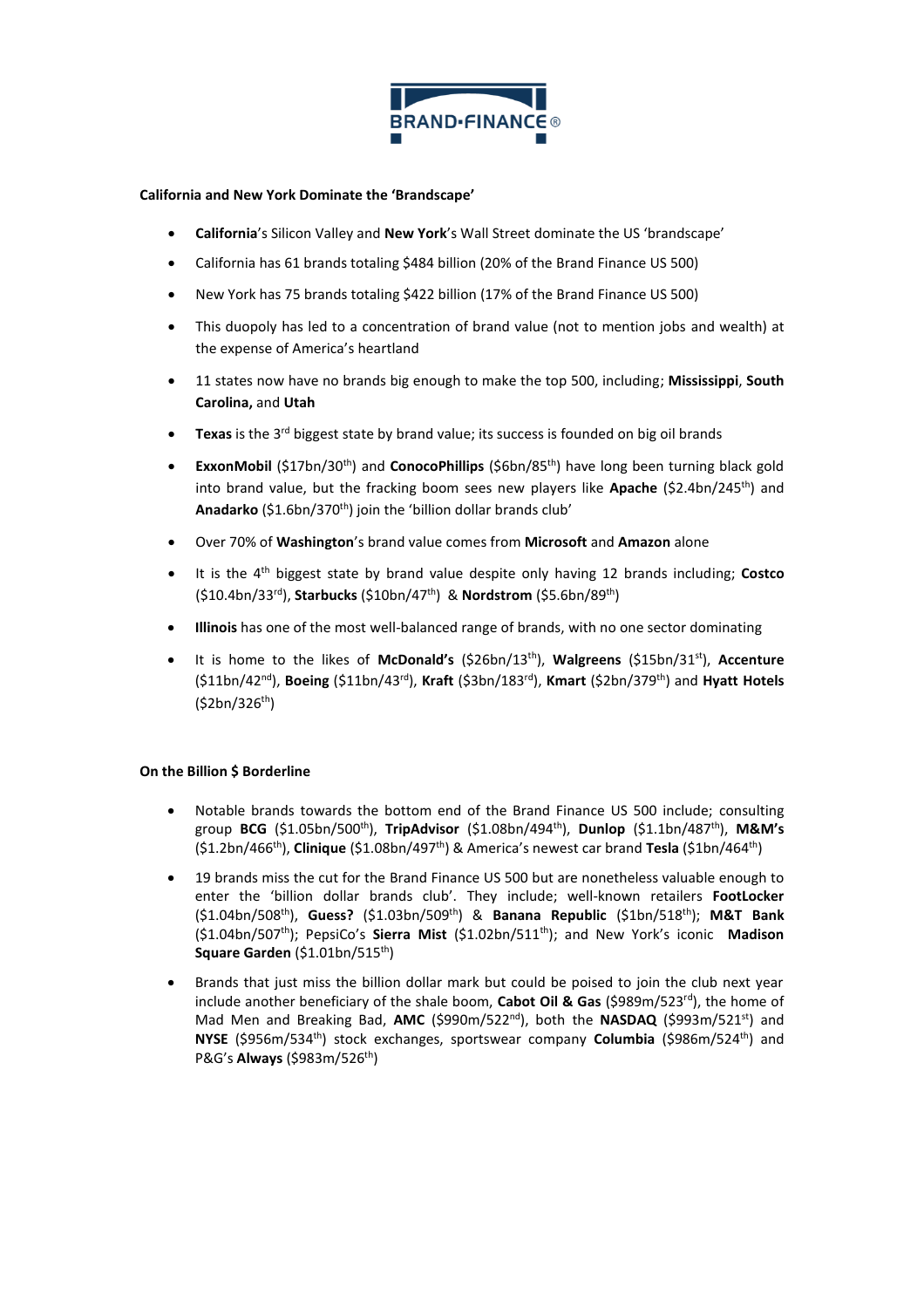

#### **Quotes**

**David Haigh, CEO, Brand Finance**: "Warren Buffett is well known for investing in heavily branded businesses such as Citi, Coca-Cola and Heinz. The *Brand Finance US 500* significantly outperforms the S&P, bearing out the wisdom of the Sage of Omaha."

**Edgar Baum, Managing Director, Brand Finance North America**: "Brand Finance's 'Billion Dollar Brands Club' raises a question as to whether CEOs, Boards, and their executive teams understand the role their brand plays in driving long term success for their business. The stronger the brand the more resilient a company is to adverse market conditions and the more likely that the company is able to sustain its business through thick and thin."

**Don Schulz, Chairman, Brand Finance North America**: "Brand Finance's 'Billion Dollar Brands Club' illustrates once again that managing the firm's intangible assets (brands) are a key skill for success in today's interactive economy. The brands, dominated by technology and retail, both of which rely heavily on close connections between the buyer and seller, makes it clear that managing customer assets in addition to corporate assets are the key requirements for marketplace success today".

|                   | <b>Total Brand Value by State</b>  |                                                         | <b>Total Brand Value by Sector</b>                  |       |                                                         |  |  |
|-------------------|------------------------------------|---------------------------------------------------------|-----------------------------------------------------|-------|---------------------------------------------------------|--|--|
| <b>State</b>      | <b>Total Brand</b><br>Value (\$bn) | <b>Portion of US</b><br><b>Total Brand</b><br>Value (%) | <b>Total Brand</b><br><b>Sector</b><br>Value (\$bn) |       | <b>Portion of US</b><br><b>Total Brand</b><br>Value (%) |  |  |
| California        | 484.4                              | 19.8%                                                   | Technology                                          | 552.5 | 22.6%                                                   |  |  |
| <b>New York</b>   | 421.8                              | 17.2%                                                   | Retail                                              | 296.1 | 12.1%                                                   |  |  |
| Texas             | 191.5                              | 7.8%                                                    | <b>Banks</b>                                        | 179.7 | 7.3%                                                    |  |  |
| Washington        | 151.6                              | 6.2%                                                    | Media                                               | 157.5 | 6.4%                                                    |  |  |
| <b>Illinois</b>   | 124.5                              | 5.1%                                                    | Telecoms                                            | 146.0 | 6.0%                                                    |  |  |
| Georgia           | 105.6                              | 4.3%                                                    | <b>Beverages</b>                                    | 101.0 | 4.1%                                                    |  |  |
| Connecticut       | 99.8                               | 4.1%                                                    | Oil & Gas                                           | 84.5  | 3.5%                                                    |  |  |
| Ohio              | 94.2                               | 3.8%                                                    | Conglomerate                                        | 83.3  | 3.4%                                                    |  |  |
| Minnesota         | 70.8                               | 2.9%                                                    | Cosmetics                                           | 69.3  | 2.8%                                                    |  |  |
| <b>New Jersey</b> | 68.0                               | 2.8%                                                    | Insurance                                           | 67.4  | 2.8%                                                    |  |  |
| North Carolina    | 63.9                               | 2.6%                                                    | Food                                                | 64.9  | 2.7%                                                    |  |  |
| Michigan          | 63.6                               | 2.6%                                                    | <b>Utilities</b>                                    | 57.5  | 2.4%                                                    |  |  |
| Arkansas          | 63.3                               | 2.6%                                                    | <b>Financial Services</b>                           | 55.5  | 2.3%                                                    |  |  |
| Virginia          | 62.9                               | 2.6%                                                    | <b>Healthcare</b>                                   | 53.9  | 2.2%                                                    |  |  |
| Pennsylvania      | 54.2                               | 2.2%                                                    | Automobiles                                         | 49.2  | 2.0%                                                    |  |  |
| Massachusetts     | 39.5                               | 1.6%                                                    | Transportation                                      | 47.1  | 1.9%                                                    |  |  |
| Missouri          | 32.7                               | 1.3%                                                    | Restaurants                                         | 45.9  | 1.9%                                                    |  |  |
| Florida           | 32.3                               | 1.3%                                                    | Apparel                                             | 45.3  | 1.9%                                                    |  |  |
| Tennessee         | 28.5                               | 1.2%                                                    | Aerospace/Defense                                   | 33.4  | 1.4%                                                    |  |  |
| Nebraska          | 25.1                               | 1.0%                                                    | Pharmaceuticals                                     | 22.1  | 0.9%                                                    |  |  |
| Rhode Island      | 21.9                               | 0.9%                                                    | Tobacco                                             | 18.9  | 0.8%                                                    |  |  |
| Colorado          | 21.1                               | 0.9%                                                    | <b>Consulting Services</b>                          | 17.6  | 0.7%                                                    |  |  |
| Oregon            | 20.8                               | 0.9%                                                    | <b>Commercial Services</b>                          | 16.9  | 0.7%                                                    |  |  |
| Wisconsin         | 19.9                               | 0.8%                                                    | <b>Airlines</b>                                     | 15.4  | 0.6%                                                    |  |  |
| Maryland          | 15.4                               | 0.6%                                                    | Lodging                                             | 14.8  | 0.6%                                                    |  |  |
| Kentucky          | 11.1                               | 0.5%                                                    | Engineering                                         | 13.3  | 0.5%                                                    |  |  |
| Indiana           | 9.6                                | 0.4%                                                    | Mining & Construction                               | 12.2  | 0.5%                                                    |  |  |
| Louisiana         | 8.7                                | 0.4%                                                    | Oil & Gas Services                                  | 11.5  | 0.5%                                                    |  |  |
| Arizona           | 8.0                                | 0.3%                                                    | Chemicals                                           | 11.4  | 0.5%                                                    |  |  |
| Kansas            | 7.7                                | 0.3%                                                    | Leisure Time                                        | 10.2  | 0.4%                                                    |  |  |
| Nevada            | 5.9                                | 0.2%                                                    | <b>Automobile Parts</b>                             | 9.9   | 0.4%                                                    |  |  |
| Vermont           | 3.4                                | 0.1%                                                    | <b>Baby Products</b>                                | 9.6   | 0.4%                                                    |  |  |
| Oklahoma          | 3.1                                | 0.1%                                                    | Pipelines                                           | 7.3   | 0.3%                                                    |  |  |
| Delaware          | 3.0                                | 0.1%                                                    | <b>Household Products</b>                           | 7.2   | 0.3%                                                    |  |  |
|                   |                                    |                                                         |                                                     |       |                                                         |  |  |

For the full *Brand Finance US 500*, [click here.](http://brandirectory.com/league_tables/table/usa-500-2014) Use the filters for top brands by state and by sector.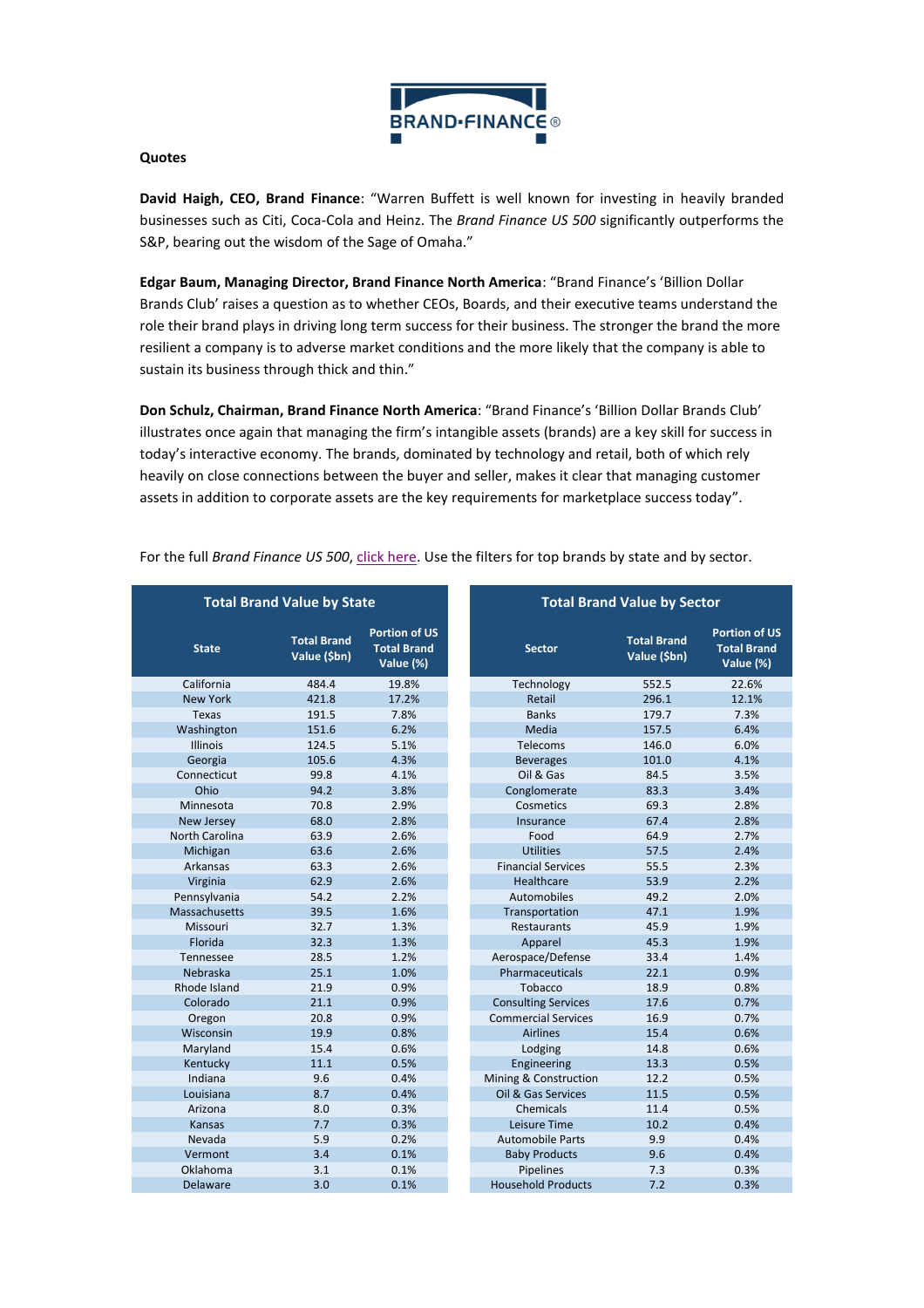

| Idaho                | 2.7 | 0.1% |
|----------------------|-----|------|
| lowa                 | 1.7 | 0.1% |
| District of Colombia | 1.5 | 0.1% |
| New Hampshire        | 1.4 | 0.1% |
| Alabama              | 1.3 | 0.1% |

| Idaho                | 2.7 | 0.1% | Biotechnology | 6.5  | 0.3% |
|----------------------|-----|------|---------------|------|------|
| lowa                 | 1.7 | 0.1% | Machinery     | 6.1  | 0.2% |
| District of Colombia | 1.5 | 0.1% | Fashion       | 5.3  | 0.2% |
| New Hampshire        | 1.4 | 0.1% | Packaging     | 5.1  | 0.2% |
| Alabama              | 1.3 | 0.1% | Other         | 35.3 | 1.4% |
|                      |     |      |               |      |      |

Brands Soon to Join the 'billion \$ brands club'

| <b>Billion Dollar Brands Outside the US 500</b> |                            |              |                                       |                        |  |             | <b>Brands Soon to Join th</b>          |
|-------------------------------------------------|----------------------------|--------------|---------------------------------------|------------------------|--|-------------|----------------------------------------|
| Rank                                            | <b>Brand</b>               | <b>State</b> | <b>Brand</b><br>Value<br>2014<br>(Sm) | <b>Brand</b><br>Rating |  | <b>Rank</b> | <b>Brand</b>                           |
| 501                                             | <b>Nuance</b>              | <b>MA</b>    | 1057                                  | AA-                    |  | 520         | Smurfit-Stone<br><b>Container Corp</b> |
| 502                                             | Valspar<br>Corp            | <b>MN</b>    | 1056                                  | $AA-$                  |  | 521         | <b>NASDAQ</b>                          |
| 503                                             | Fidelity                   | FL.          | 1055                                  | AA                     |  | 522         | <b>AMC Networks</b>                    |
| 504                                             | Mondelez                   | IL.          | 1051                                  | AA                     |  | 523         | Cabot Oil & Gas                        |
| 505                                             | D.R.<br>Horton             | <b>TX</b>    | 1043                                  | AA-                    |  | 524         | Columbia                               |
| 506                                             | Rockwell<br><b>Collins</b> | IA           | 1042                                  | AA-                    |  | 525         | Zoetis Inc                             |
| 507                                             | M&T Bank                   | <b>NY</b>    | 1042                                  | AA                     |  | 526         | Always                                 |
| 508                                             | Foot Locker                | <b>NY</b>    | 1037                                  | AA-                    |  | 527         | <b>Spirit Aerosys</b>                  |
| 509                                             | Guess?                     | CA           | 1034                                  | AA-                    |  | 528         | Intercontinental<br>exchange           |
| 510                                             | Sinclair                   | <b>MD</b>    | 1031                                  | $A+$                   |  | 529         | <b>Philip Morris</b>                   |
| 511                                             | Sierra Mist                | <b>NY</b>    | 1023                                  | AA                     |  | 530         | W.R. Berkley                           |
| 512                                             | <b>US Cellular</b>         | IL.          | 1022                                  | $A+$                   |  | 531         | <b>Boston Scientific</b>               |
| 513                                             | Radioshack                 | <b>TX</b>    | 1016                                  | $A+$                   |  | 532         | <b>Philip Morris</b>                   |
| 514                                             | Norwegian<br>Cruise        | FL.          | 1015                                  | $A+$                   |  | 533         | Apollo Group                           |
| 515                                             | Madison Sq<br>Garden       | <b>NY</b>    | 1013                                  | AA                     |  | 534         | <b>NYSE</b>                            |
| 516                                             | Rackspace<br><b>Hostin</b> | <b>TX</b>    | 1006                                  | AA-                    |  | 535         | Cameron                                |
| 517                                             | <b>Ruddick</b>             | <b>NC</b>    | 1005                                  | $A+$                   |  | 536         | <b>Iron Mountain</b>                   |
| 518                                             | <b>Banana</b><br>Republic  | CA           | 1002                                  | AA-                    |  | 537         | <b>PENN</b>                            |
| 519                                             | f5                         | <b>MA</b>    | 1000                                  | $\Delta \Delta$ -      |  | 538         | <b>United Natural</b>                  |

| <b>Rank</b> | <b>Brand</b>               | <b>State</b> | <b>Brand</b><br>Value<br>2014<br>(Sm) | <b>Brand</b><br>Rating | <b>Rank</b> | <b>Brand</b>                           | <b>State</b> | <b>Brand</b><br>Value<br>(Sm) | <b>Brand</b><br><b>Rating</b> |
|-------------|----------------------------|--------------|---------------------------------------|------------------------|-------------|----------------------------------------|--------------|-------------------------------|-------------------------------|
| 501         | <b>Nuance</b>              | MA           | 1057                                  | AA-                    | 520         | Smurfit-Stone<br><b>Container Corp</b> | IL.          | 993                           | $\overline{A}$                |
| 502         | Valspar<br>Corp            | <b>MN</b>    | 1056                                  | AA-                    | 521         | <b>NASDAQ</b>                          | <b>NY</b>    | 993                           | AAA-                          |
| 503         | Fidelity                   | FL           | 1055                                  | AA                     | 522         | <b>AMC Networks</b>                    | <b>NY</b>    | 990                           | $A+$                          |
| 504         | Mondelez                   | IL           | 1051                                  | AA                     | 523         | Cabot Oil & Gas                        | <b>TX</b>    | 989                           | AA-                           |
| 505         | D.R.<br>Horton             | <b>TX</b>    | 1043                                  | AA-                    | 524         | Columbia                               | <b>OR</b>    | 986                           | $AA-$                         |
| 506         | Rockwell<br>Collins        | IA           | 1042                                  | AA-                    | 525         | Zoetis Inc                             | <b>NJ</b>    | 983                           | $A+$                          |
| 507         | M&T Bank                   | <b>NY</b>    | 1042                                  | AA                     | 526         | Always                                 | OH           | 983                           | $AA-$                         |
| 508         | <b>Foot Locker</b>         | <b>NY</b>    | 1037                                  | AA-                    | 527         | <b>Spirit Aerosys</b>                  | KS           | 982                           | A                             |
| 509         | Guess?                     | CA           | 1034                                  | AA-                    | 528         | Intercontinental<br>exchange           | <b>GA</b>    | 980                           | $A+$                          |
| 510         | Sinclair                   | <b>MD</b>    | 1031                                  | $A+$                   | 529         | <b>Philip Morris</b>                   | <b>NY</b>    | 980                           | AA                            |
| 511         | Sierra Mist                | <b>NY</b>    | 1023                                  | AA                     | 530         | W.R. Berkley                           | <b>CT</b>    | 964                           | $A+$                          |
| 512         | <b>US Cellular</b>         | IL.          | 1022                                  | $A+$                   | 531         | <b>Boston Scientific</b>               | <b>MA</b>    | 959                           | $AA-$                         |
| 513         | Radioshack                 | <b>TX</b>    | 1016                                  | $A+$                   | 532         | <b>Philip Morris</b>                   | <b>NY</b>    | 959                           | $AA+$                         |
| 514         | Norwegian<br>Cruise        | FL.          | 1015                                  | $A+$                   | 533         | Apollo Group                           | <b>AZ</b>    | 956                           | AA-                           |
| 515         | Madison Sq<br>Garden       | <b>NY</b>    | 1013                                  | AA                     | 534         | <b>NYSE</b>                            | <b>NY</b>    | 956                           | AA                            |
| 516         | Rackspace<br><b>Hostin</b> | <b>TX</b>    | 1006                                  | AA-                    | 535         | Cameron                                | <b>TX</b>    | 955                           | $AA-$                         |
| 517         | <b>Ruddick</b>             | <b>NC</b>    | 1005                                  | $A+$                   | 536         | <b>Iron Mountain</b>                   | <b>MA</b>    | 954                           | AA                            |
| 518         | <b>Banana</b><br>Republic  | CA           | 1002                                  | AA-                    | 537         | <b>PENN</b>                            | PA           | 954                           | AA-                           |
| 519         | f <sub>5</sub>             | <b>WA</b>    | 1000                                  | AA-                    | 538         | <b>United Natural</b>                  | R1           | 951                           | AA                            |

#### **Media Contacts**

Twitter *@BrandFinance #billiondollarbrandsclub*

David Haigh, CEO T: +44 (0)2073899400 M: +44 (0)7885153725 d.haigh@brandfinance.com

Edgar Baum, Managing Director, North America M: +1 647 922 6238 [e.baum@brandfinance.com](mailto:e.baum@brandfinance.com)

Alex Couzins, Communications Director, North America M: +1 647 227 0336 [a.couzins@brandfinance.com](mailto:a.couzins@brandfinance.com)

Robert Haigh, Communications Director T: +44 (0)2073899400 M: +44 (0)7762211167 r.haigh@brandfinance.com